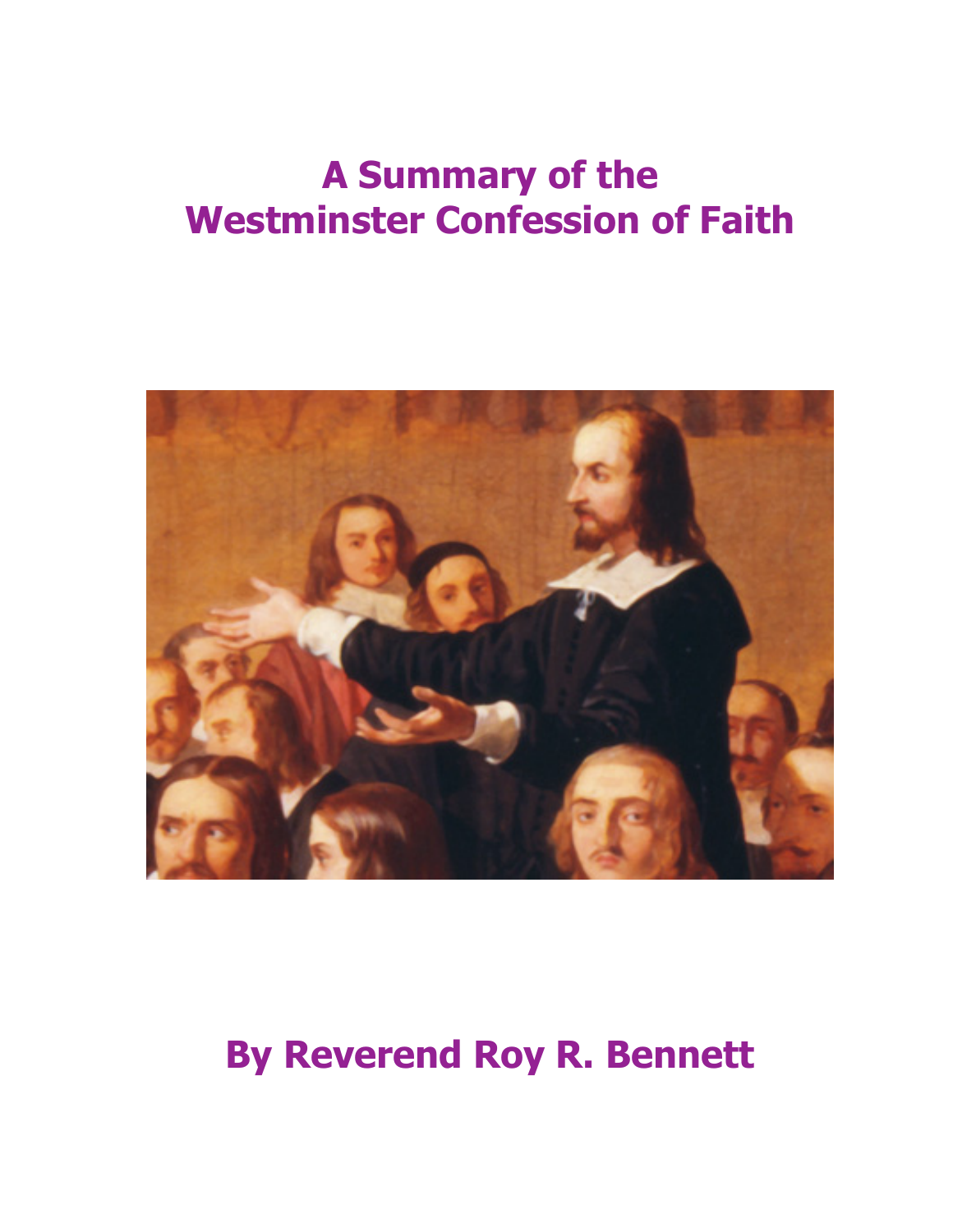# **1. Holy Scripture**

The whole of Scripture composed of the 66 books of the Old and New Testaments had its beginning in God, was committed to writing by men under divine inspiration, and is without error in its original autographs. Scripture is the complete revelation of God, the only clear and sufficient guide to salvation and the infallible and authoritative standard in all matters of doctrine, faith, and practice.

# **2. God and the Trinity**

There is only one true God, eternally existing in three persons—Father, Son, and Holy Spirit—each one possessing in common all the attributes of deity and personality. This trinity is one God, the same in substance and equal in power and glory, yet distinct from one another in title and function.

#### **3. God's Eternal Decree**

From all eternity, God has freely ordained all things that come to pass, by His good pleasure, and wise, holy intention. This decree is unchangeable and is not conditioned upon God's foreknowledge or human choices, but according to His own sovereign and glorious purpose.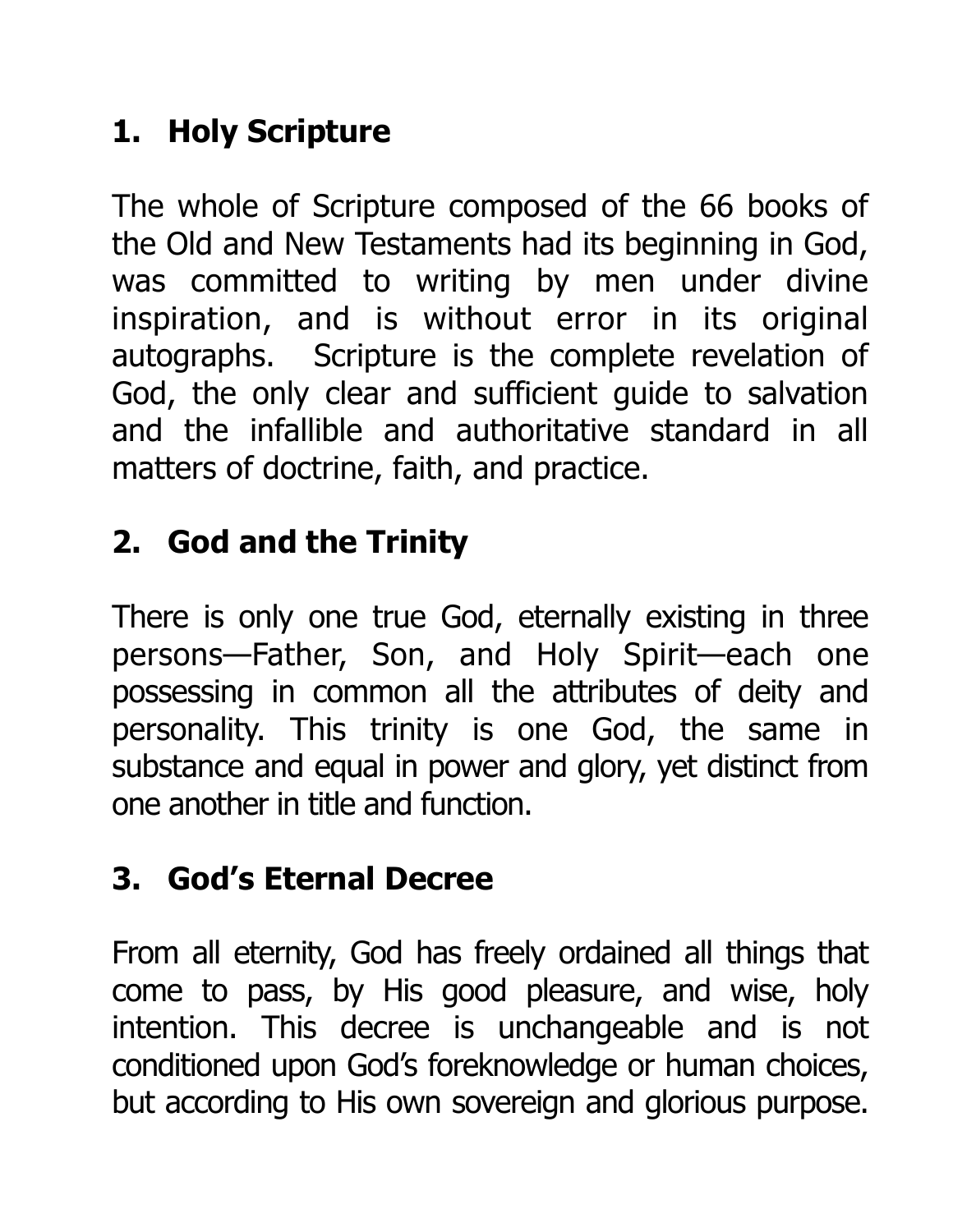God has predestined some men to eternal life in Christ, extending His mercy and grace, and has passed over the rest of mankind, leaving them to his justice and wrath. God appoints not only these ends but also the means by which they are accomplished. This doctrine is to be embraced with great humility and is to produce proper diligence.

# **4. Creation**

In the beginning, God created the world and all things in it out of nothing in six ordinary days to show the glory of His power, wisdom and goodness. Last in the order of creation, God made man, male and female, in His own image, with knowledge, righteousness, and His law in their hearts. God endowed this first couple with the ability to obey His command as well as the freedom of will to choose otherwise, making them capable of a fall.

#### **5. Providence**

God, the Almighty Creator, by His wise providence sustains, directs and governs all that comes to pass according to His sovereign will. Although God is the ultimate power and cause of everything, He ordinarily works out His providence by means of secondary causes,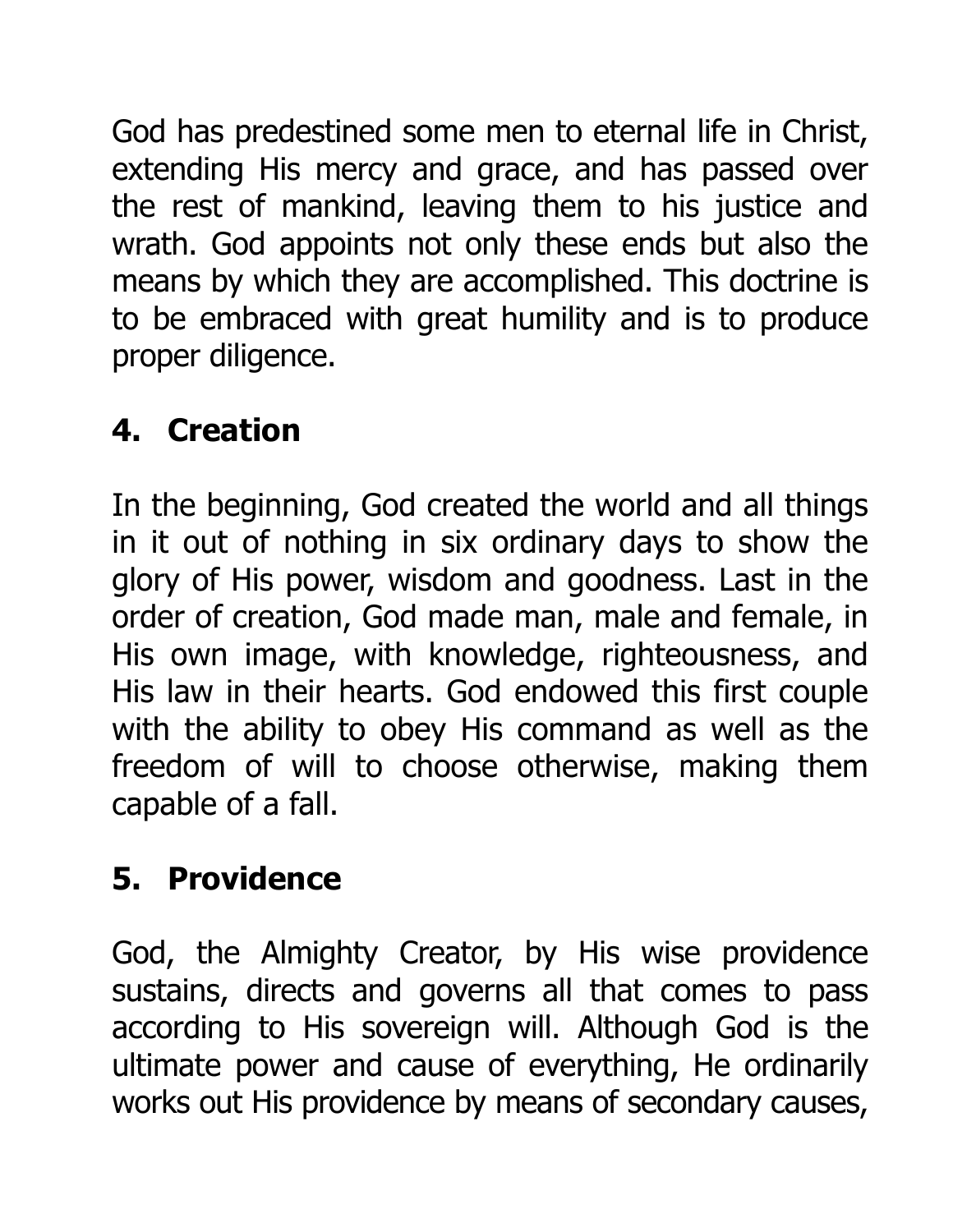yet at times, is pleased to effect His purposes by supernatural means. God's providence extends to the fall and sinning, though sin does not proceed from God.

While God sometimes allows believers to be tempted and to sin for their own humbling and ultimate good, He blinds the ungodly and gives them over to their sinful choices for their own condemnation.

#### **6. Fall of Mankind, Sin and Punishment**

Man, the crown of creation, was made for communion with God, but rebelled against his creator by willful disobedience, thus incurring alienation from God, the loss of original righteousness and comprehensive moral corruption and rendering him powerless to please God. The guilt and corruption of Adam's sin, by covenantal representation, was imputed to all his descendants. In this corrupt condition men are completely hindered from good and inclined to evil, and are subjects of God's anger and punishment. This condition of original sin, while pardoned through Christ, remains even in the regenerate in this earthly life.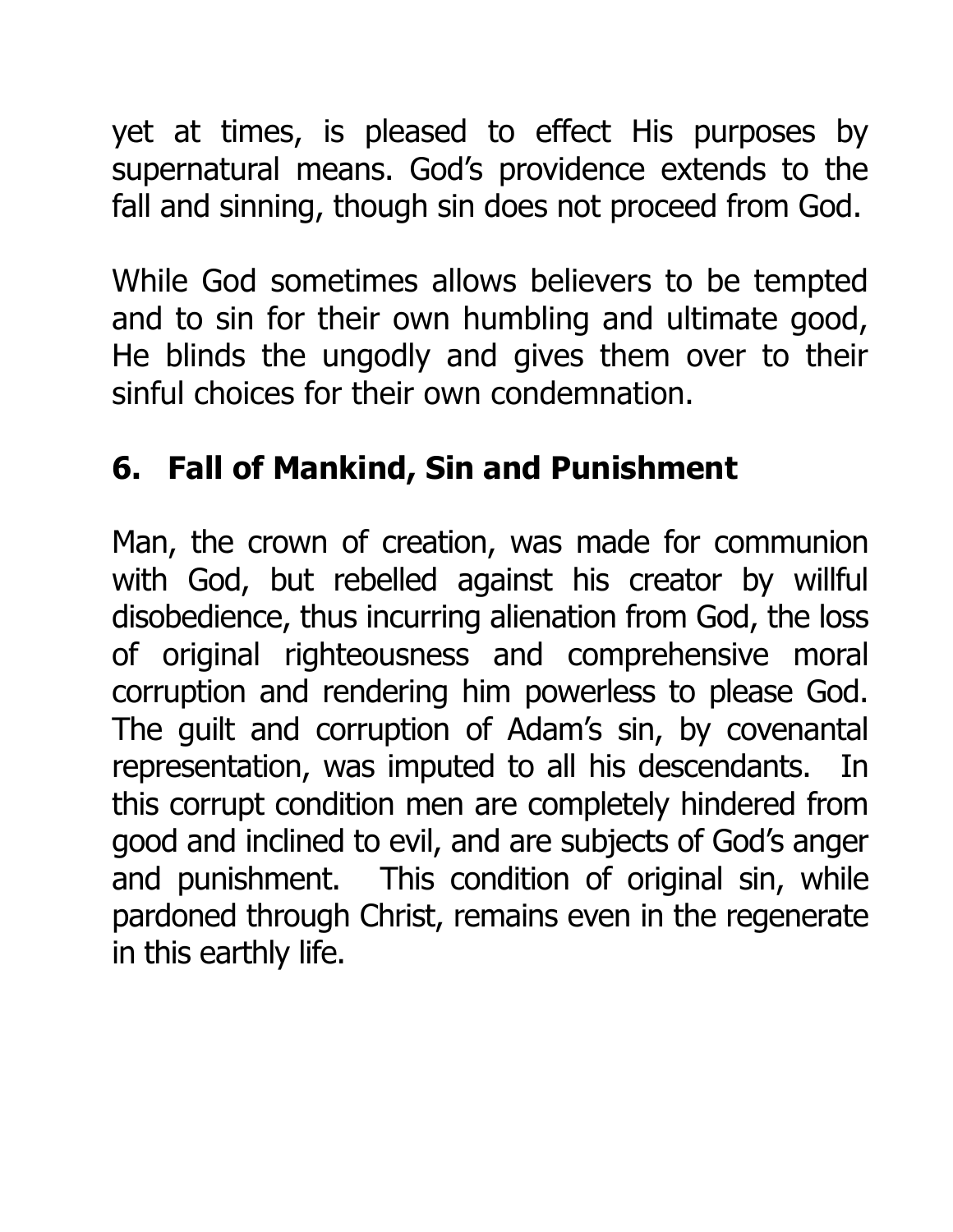# **7. God's Covenant with Mankind**

Separated by such a vast distance, God graciously condescended to relate to man by means of covenants. There are two primary covenants: the covenant of creation (works) which Adam broke and plunged his race into ruin; and the covenant of redemption (grace) in which God bound Himself to redeem a people from the curse of Adam by means of substitution. In this second covenant, Christ came to fulfill the original covenant by His perfect obedience and sacrificial death, thus offering life and salvation through faith in His finished work. This latter covenant was administered differently before Christ under the law and its promises and after Christ under the gospel with its fulfillment.

#### **8. Christ the Mediator**

God chose and ordained Jesus, His eternal Son, to be the head and Savior of His people. Jesus, the second person of the Trinity, of one substance and equal to the Father, retained His deity while taking on the nature of a man, being born of the virgin Mary, and is therefore fully God, fully man and fully equipped as the only mediator between God and man.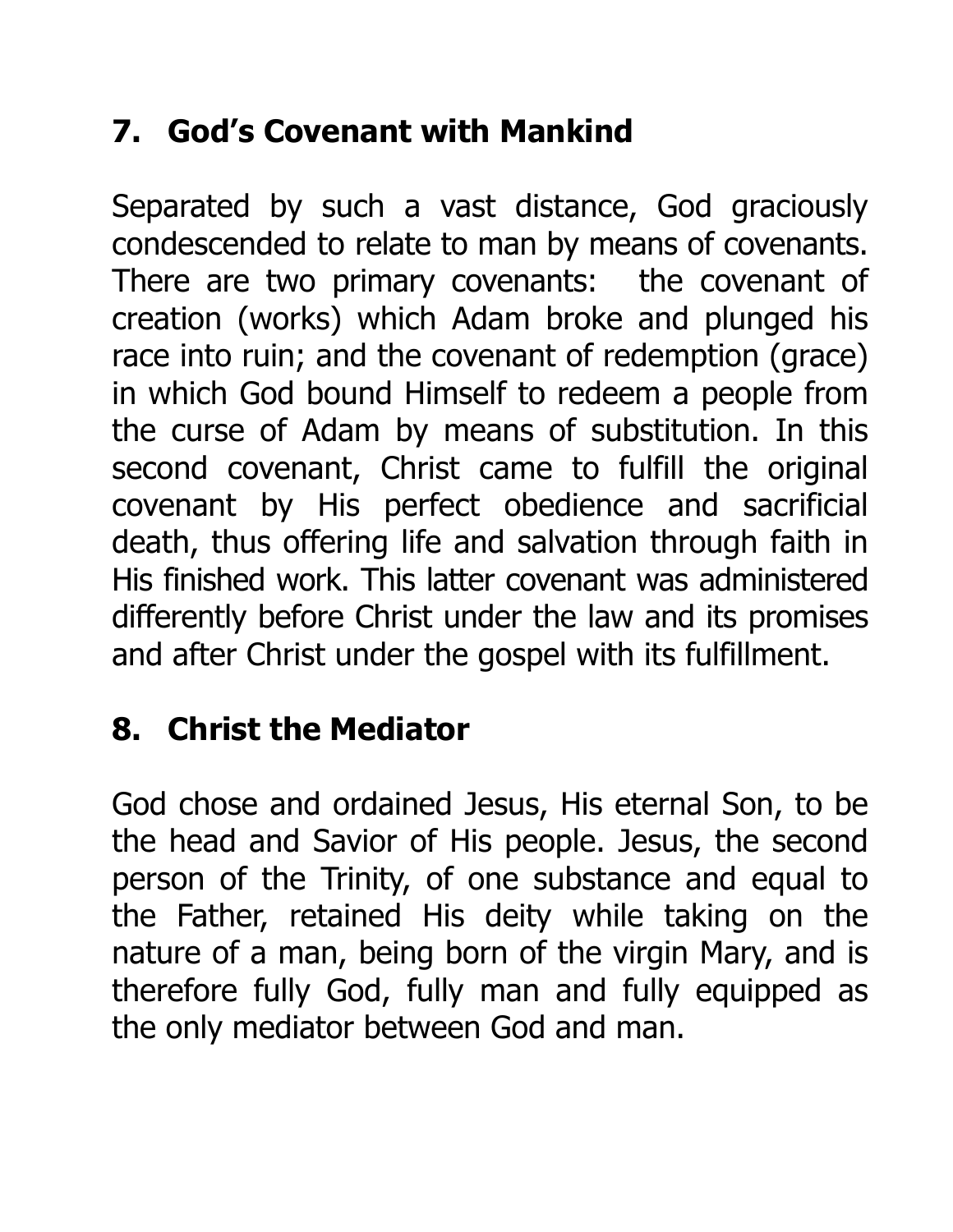As such, Jesus: fulfilled the law; suffered in body and soul; was crucified, dead, buried, and resurrected; ascended to heaven, intercedes for believers and will return in judgment. The perfect obedience and sacrificial death of Jesus fully satisfied God's justice, securing redemption for all the elect. The benefits of which are applied by the Holy Spirit to all true believers, even those who lived before Christ's incarnation.

# **9. Free Will**

Before the fall, man could naturally will and freely do what pleases God or choose otherwise. Given the fall, man is hopelessly dead in sin, opposed by nature, and unable to choose any spiritual good. Fallen man can in no way affect his own conversion, but God graciously converts sinners, renewing their disposition so as to free the will to do what is spiritually good. Because this fallen nature remains, the believer's choice of good is imperfect. Such perfection is reserved for the state of glory.

# **10. Effectual Calling**

At His appointed time, God effectually calls the elect out of sin and death into life and salvation by His Word and Spirit. By this free and gracious call, God enables each person to come to Christ voluntarily and to receive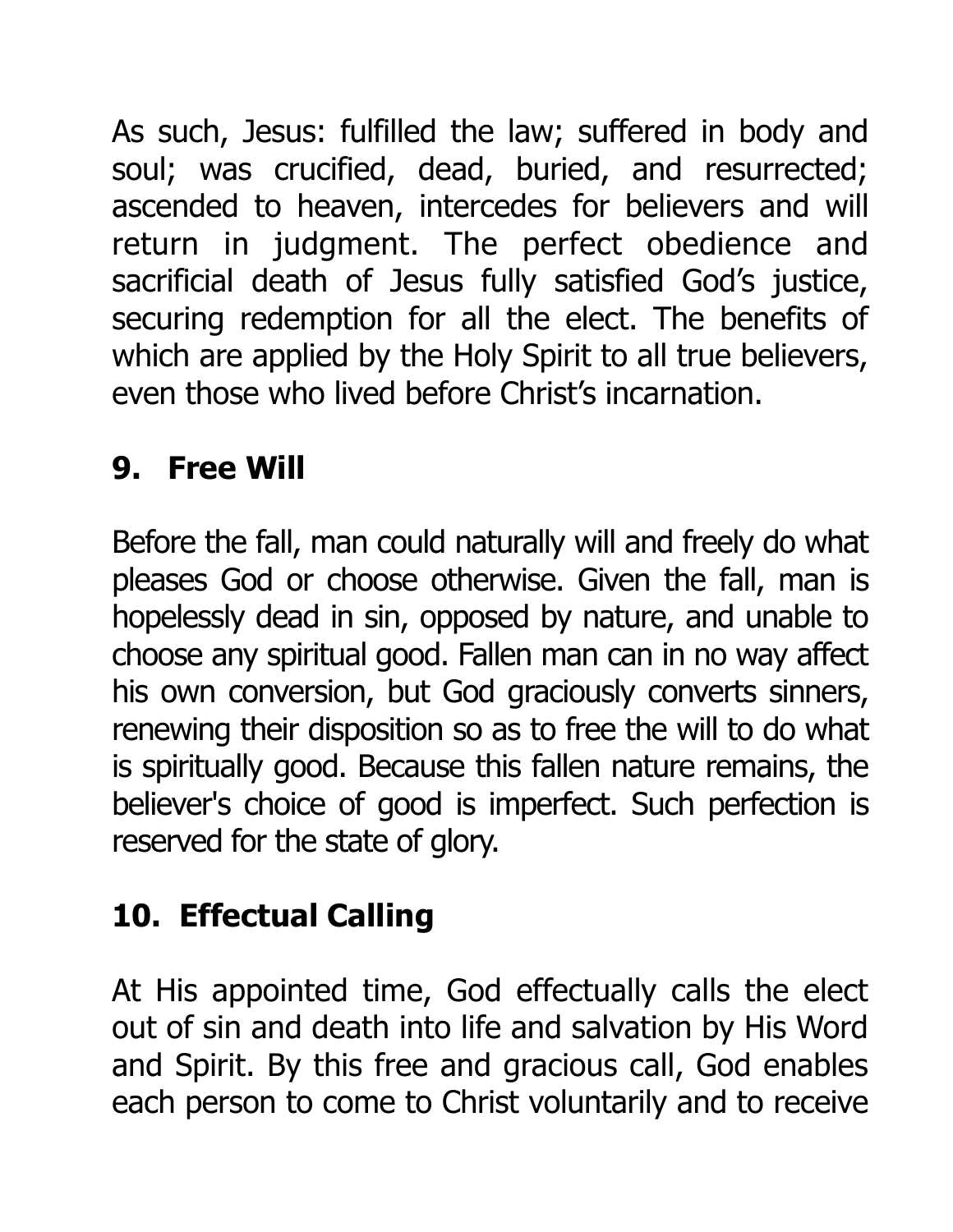what He offers and actually gives. Elect infants dying in infancy as well as other elect persons incapable of being called by the Word are saved by Christ through the Spirit. All others, not chosen, never truly come to Christ and cannot be saved.

# **11. Justification**

Justification is that free act by which God pardons sinners and accepts them as if they were righteous for the sake of Christ alone. This declaration is grounded upon Christ's obedience and judicial satisfaction earned by Christ, which is imputed to believers by means of faith alone. Christ's finished work on the cross fully paid the debt of those justified, so that their status before God is not the result of anything in them but of grace alone. This justification of believers, which is the same in the Old and New Testaments, is decreed from all eternity. Yet the elect are declared just only as the Holy Spirit actually applies the work of Christ to them in time.

## **12. Adoption**

Those effectually called and justified are adopted by God as sons and daughters to enjoy the privileges of their new creation and new relationship in God's family.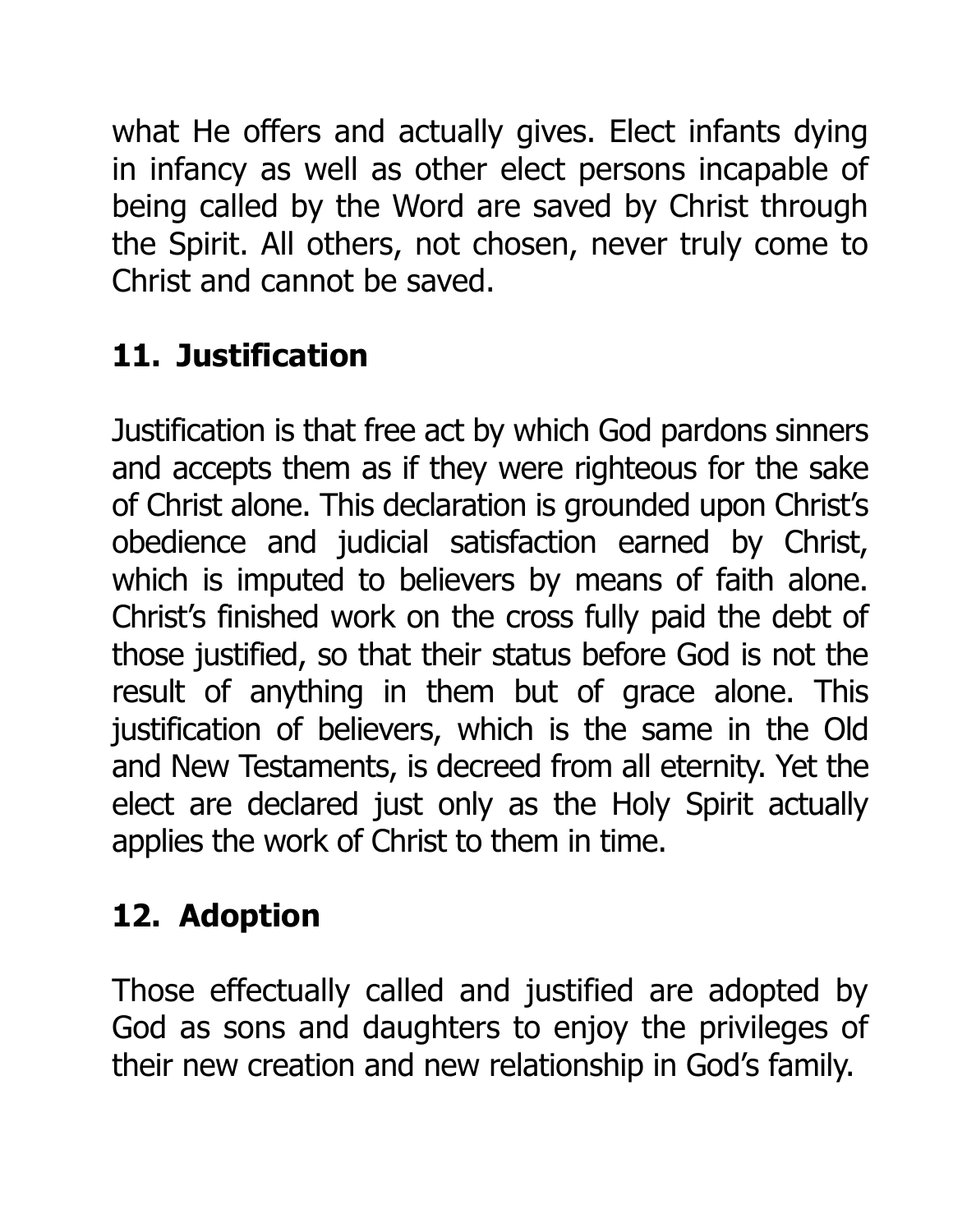# **13. Sanctification**

Sanctification is the continual work of the Word and Spirit destroying the power of sin, renewing the image of God, and enabling the practice of true holiness. This work is comprehensive, but not complete in this life as the sinful nature continues to war against the Spirit. While the old nature sometimes gains ground, the power of Christ's Spirit enables believers to overcome and continue to grow in grace.

# **14. Saving Faith**

Saving faith is a gift from God worked by the Holy Spirit in the hearts of the elect and aided by the Word, prayer, and the sacraments. By faith the elect believe and obey the Word of God, and rest upon Christ alone for salvation. Such faith differs in degree among believers and within individual believers, but always bears up.

## **15. Repentance Unto Life**

Repentance is the fruit of the gospel at work in the lives of believers enabling them to see their sins as hateful and to forsake them turning to God. While repentance is not meritorious, it is the necessary means by which sins are forgiven. Repentance is to be made for individual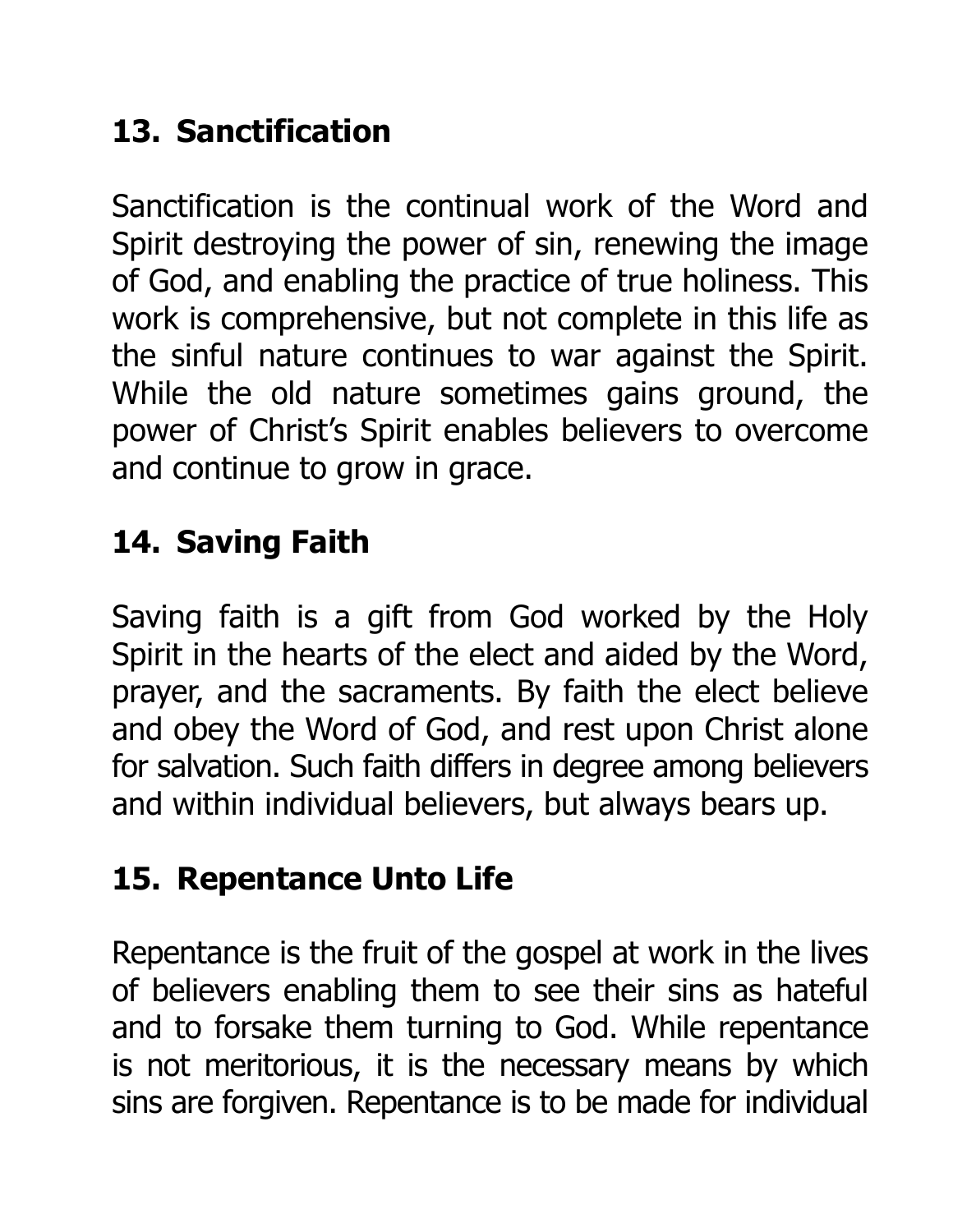sins in particular confessing them privately to God and publicly as appropriate to those wronged.

#### **16. Good Works**

God alone is good and the qualifying source of all good works. Such works are done in obedience to God as the fruit of true faith. Believers are enabled to do good works entirely by the Holy Spirit. These works never exceed what God requires or merit salvation, but are accepted and rewarded by God as He views them as in Christ. While the works of unbelievers do not please God, such persons are better off doing them than not.

## **17. Perseverance of the Saints**

True believers can never fully or finally fall from grace, but will endure to the end and be saved. Such endurance rests on God's unchangeable election and love, Christ's merit and intercession, the Spirit's presence and power, and the nature and promise of God's grace. But by neglecting these means of preservation, true believers may for a time fall away from God.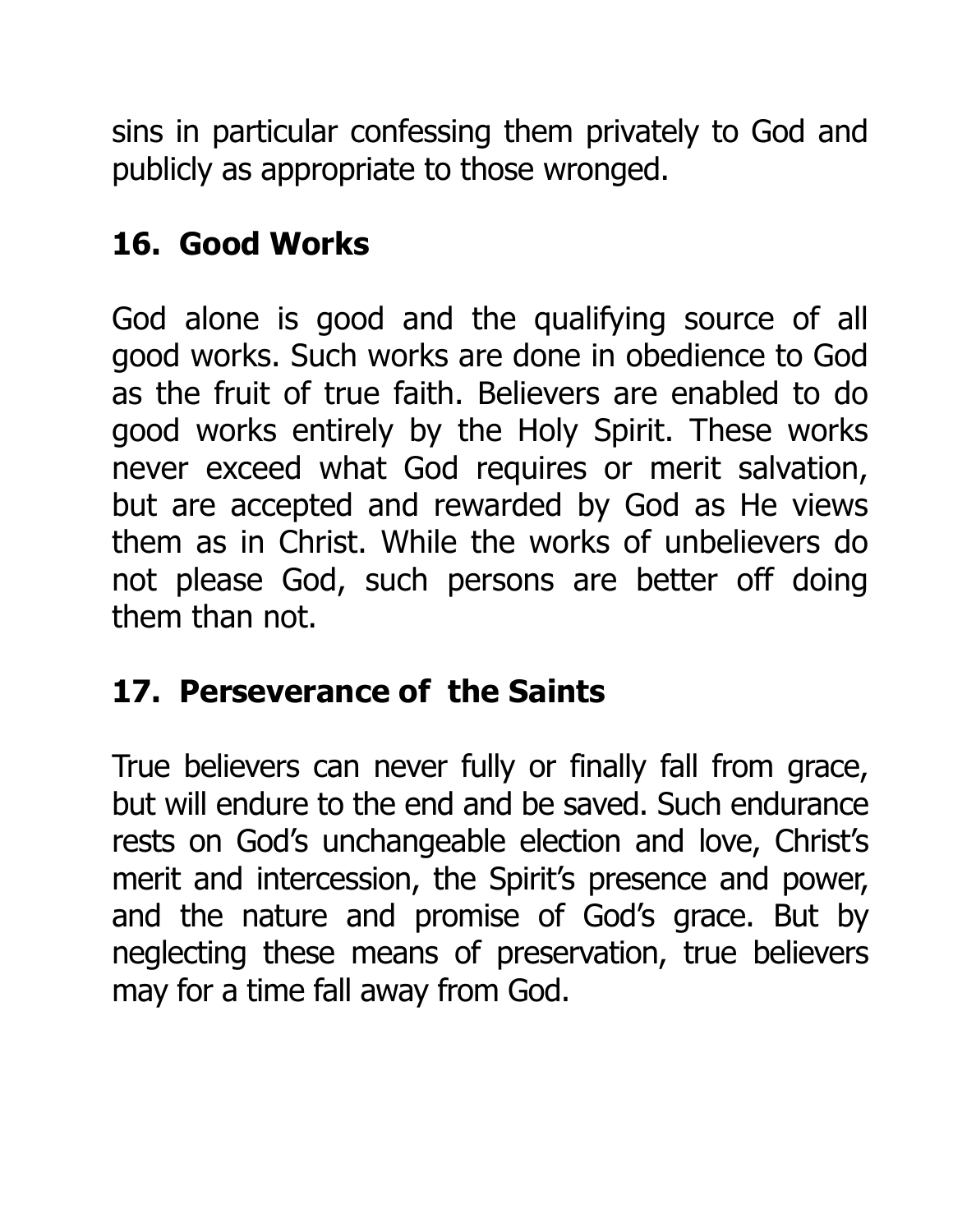# **18. Assurance of Grace and Salvation**

While the unregenerate may deceive themselves with false hopes about salvation, true believers may in this life be fully assured that they are in a state of grace, because of the divine truth of the promises, the inward evidence of grace, and the witness and seal of the Spirit. This assurance does not always come without doubts, conflicts, and delays, but may be gained by the ordinary working of the Holy Spirit. Every believer should diligently seek this full certainty as a great advantage, knowing that while it may be shaken, it is never completely lost.

## **19. The Law of God**

God gave Adam a law as a covenant of works, promising life upon obedience and threatening death upon disobedience. After the fall this law ceased to offer salvation, but continued to be a perfect rule of righteousness and was given as such in the Ten Commandments. In addition to this moral law, God gave to Israel as a pre-Christian assembly of believers, ceremonial laws prefiguring Christ and the benefits of faith in Him, but which are now nullified under the New Testament. God also gave national Israel judicial laws which expired with the Old Testament Church State and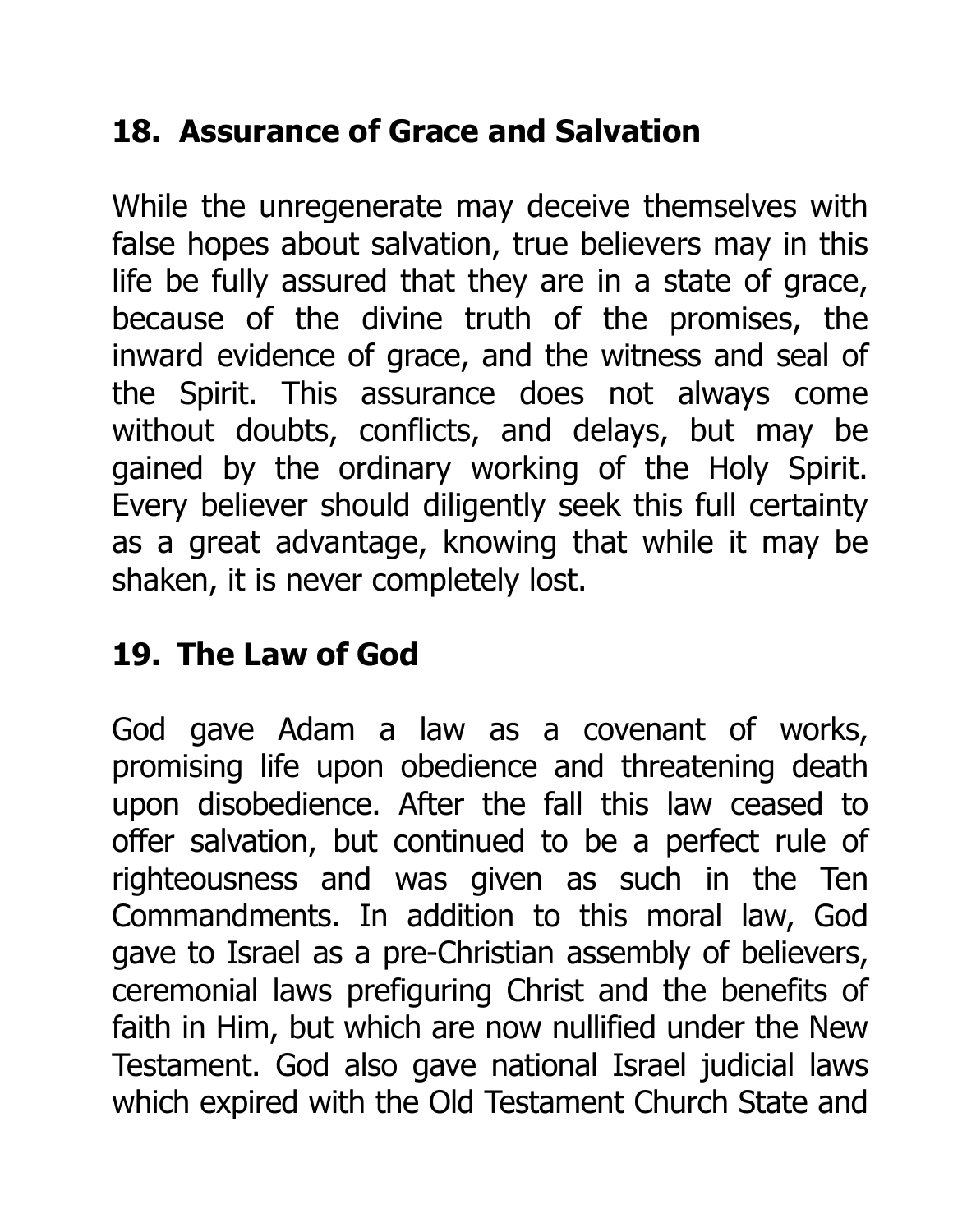are no longer binding in the Christian era beyond principles of general equity. The moral law, however, does pertain to all men and its obligation is only strengthened in the gospel by Christ. True believers do not stand or fall by this law, but are helped by it as it reveals God's will, convicts human sin, drives men to Christ, and motivates faithful obedience. None of these uses are contrary to the gospel of grace.

### **20. Christian Liberty and Liberty of Conscience**

Christ has purchased for believers in all ages freedom from: sin's guilt and rule, God's wrath, the law's curse, the world's evil and affliction, Satan's slavery, death's sting, the grave's victory and everlasting damnation. In the New Testament, such liberty includes: freedom from the ceremonial law, greater access to God and a fuller gift of the Spirit. God alone is Lord of the conscience and He has left it free from the dictates of men. Practicing sin is not only contrary to Christian freedom, but actually destroys its purpose. Both Church and State authorities are established by God to uphold Christian freedom, therefore those who oppose such authorities under the guise of Christian freedom are actually resisting God and should be called to account by the Church.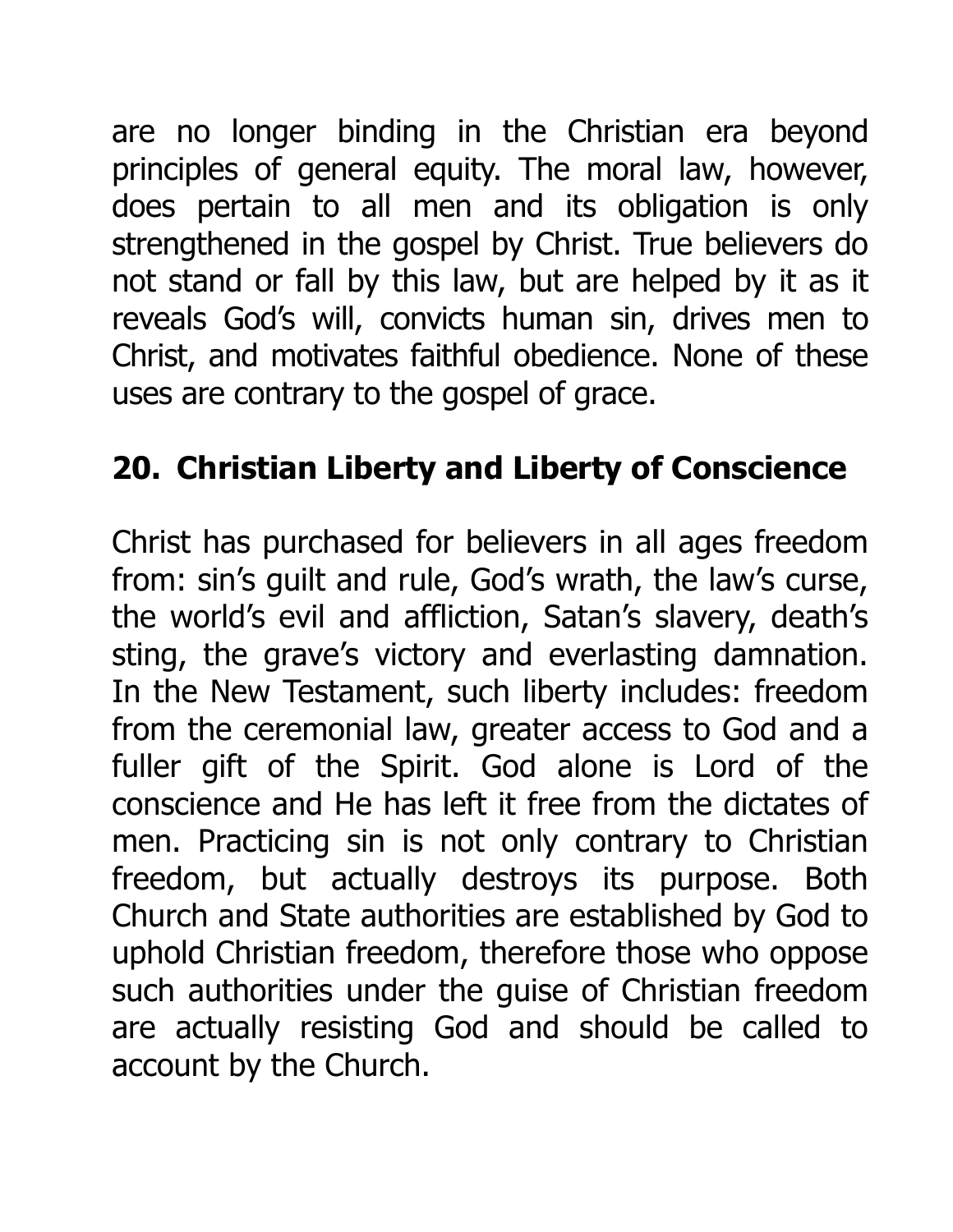#### **21. Religious Worship and the Sabbath**

That God exists and is to be worshipped is clearly revealed in the created order. In Scripture God reveals how He is to be worshipped. Worship is restricted to God—Father, Son, and Holy Spirit, and must be mediated by Christ alone. Worship through prayer must be made in Jesus name, by the Spirit's help, according to God's will, and with human understanding. It is to be offered for the living and those yet to live, but not for the dead. Worship also includes: Bible reading, sound preaching, attentive hearing, spiritual singing, and the sacraments, as well as occasions for special oaths, vows, fasts and thanks. Under the gospel, there is no holy ground, but God is to be worshipped everywhere in spirit and in truth as individuals, families, and holy assemblies, which are not to be neglected. One day in seven is to be set apart for worship. From creation to Christ, the seventh day was observed as the Sabbath. After Christ's resurrection, the first day is celebrated as the Lord's Day. This day is to be spent resting from worldly affairs of work and duty and resting in sacred privileges of worship and mercy.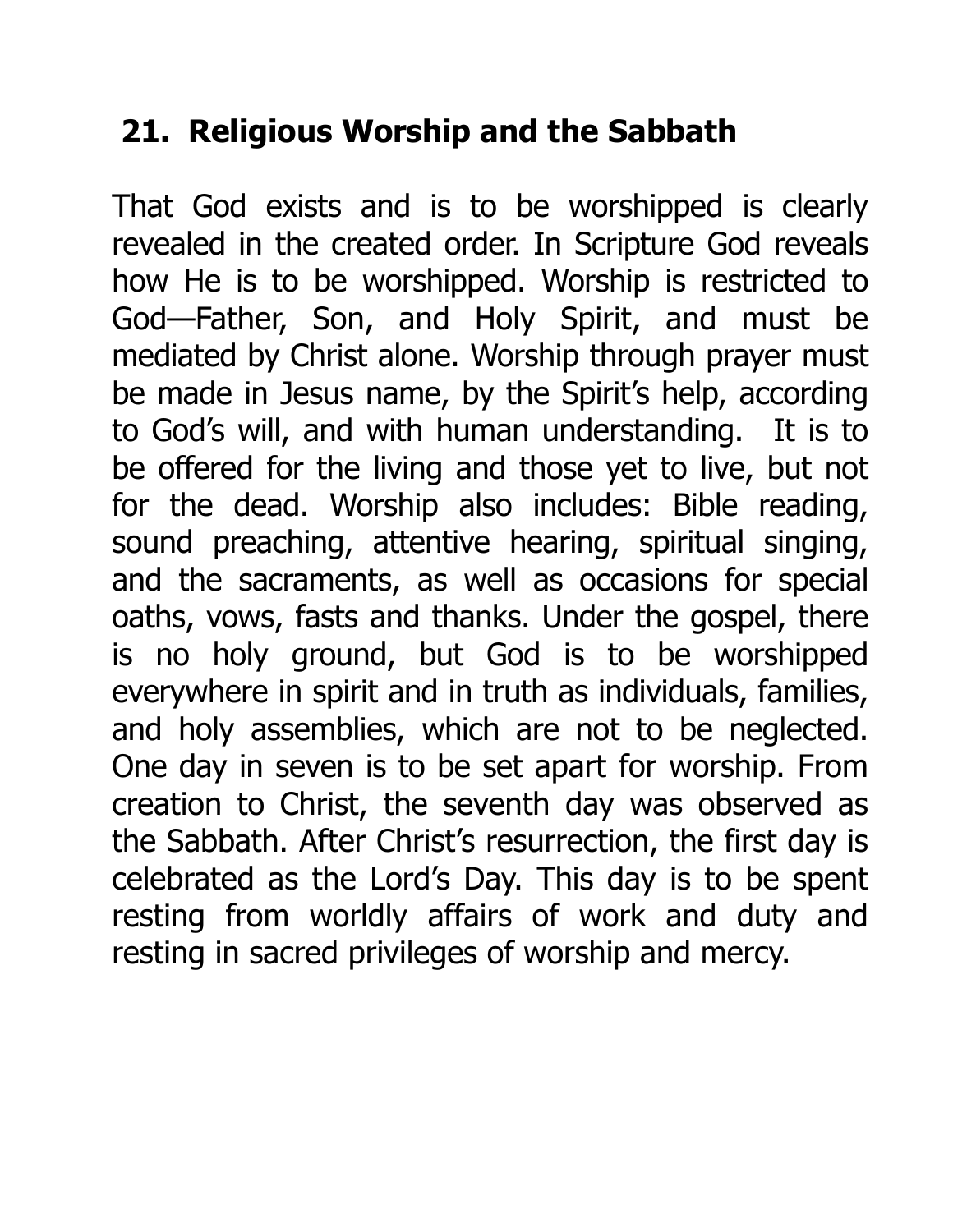## **22. Lawful Oaths and Vows**

Lawful oaths are part of worship and are appropriate to take. An oath must be sworn only by God's name in the plain sense of the words used, and may not bend one to sin or be broken. Vows, like oaths, must be made to God alone promising only what can be performed and nothing contrary to God's word, such as monastic vows.

## **23. Civil Authorities**

God has established civil authorities and given them power to promote right and punish wrong for His own glory. Christians may perform the duties of public office supporting truth and justice, and lawfully waging war on just causes. Civil authorities are not to interfere in matters of the Church and faith, but are obligated to protect any denomination of Christians and all individuals regardless of their faith. It is the people's duty to honor and respect civil authorities, praying for them and obeying their lawful commands.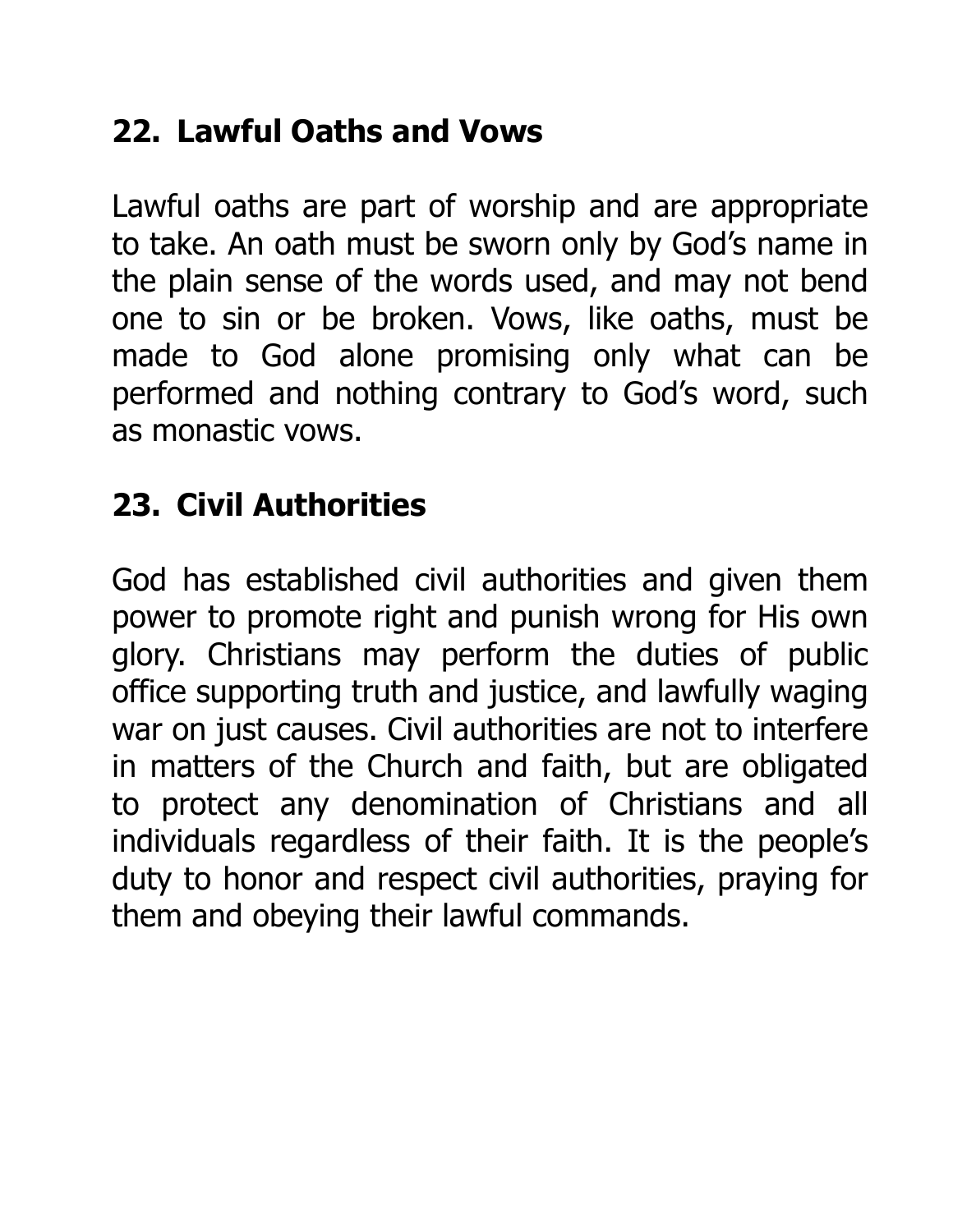# **24. Marriage and Divorce**

Marriage is to be between one man and one woman at a time. It was ordained by God for the mutual help, legitimate propagation, and moral purity of the husband and wife. Everyone capable of giving their consent may lawfully marry, but Christians should only marry other Christians. Marriage between family members is forbidden as in the Bible. Fornication after engagement and adultery after marriage is just cause to dissolve the relationship, freeing the innocent party to sue for divorce and afterward remarry as if the guilty party was dead.

## **25. The Church**

The universal Church is invisible and consists of all the elect. The visible Church consists of everyone in the world who professes Christian faith together with their children. Christ is the only head of the Church and has enabled the visible Church to function through the ministry, scriptures, and ordinances of God. The universal church has been more and less visible in history and this visible expression in particular churches is also more or less pure.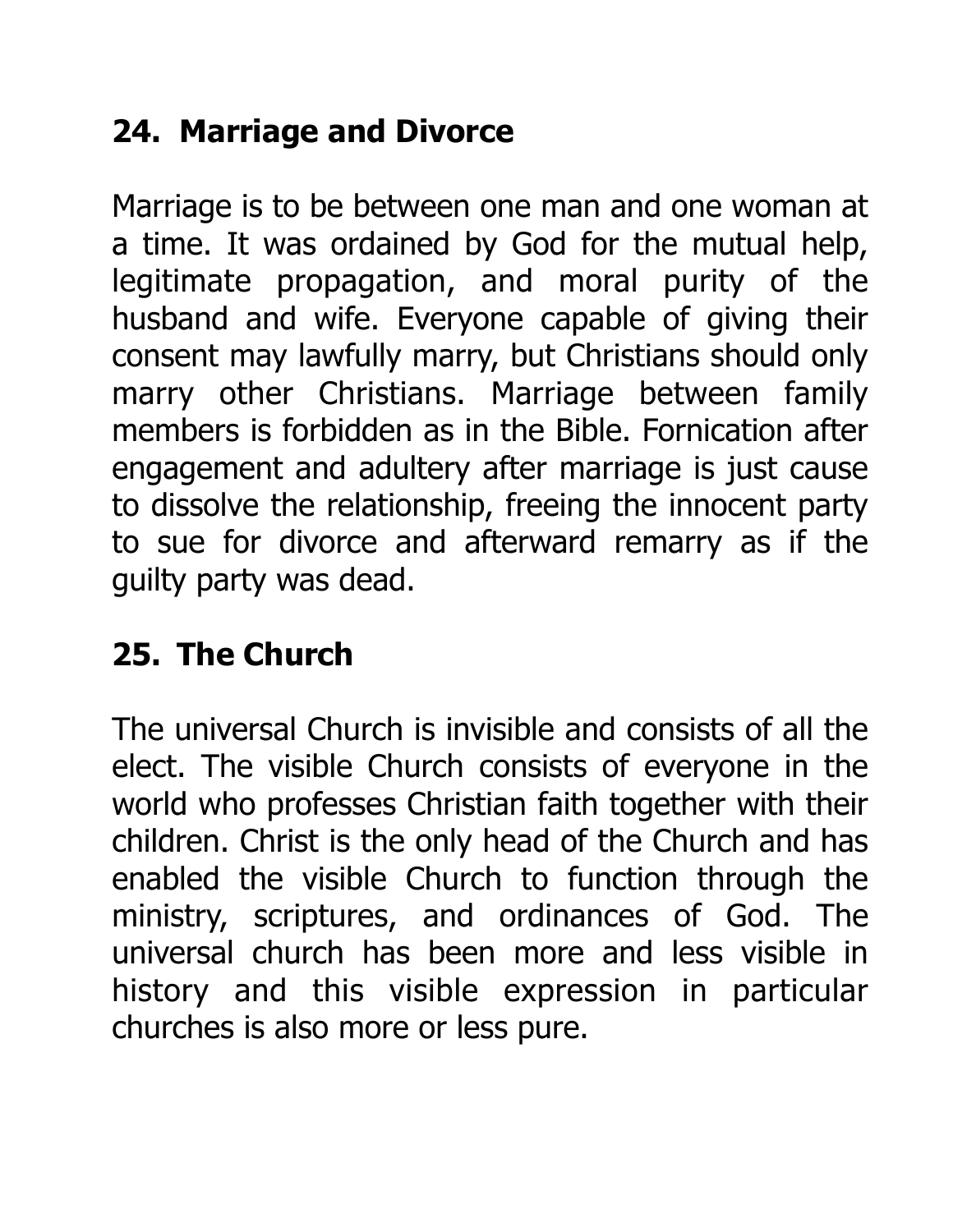# **26. The Communion of the Saints**

All believers are united to Christ, their head, by His Spirit and by faith, and are bound to one another in Christ's fellowship to nurture their mutual good, both spiritual and physical by their gifts and graces. This communion is to be offered as opportunity arises and does not restrict the right to personal property.

### **27. The Sacraments**

Sacraments are holy signs and seals of the covenant of grace, which represent Christ and His benefits, distinguish the Church from the world, and engage believers in faithful Christian living. There is a spiritual relationship between the sign and the thing signified. The grace revealed by the sacraments does not reside in them or depend on those who administer them, but the resulting power and effects of the sacraments are mediated by the Spirit resting on God's Word and received by faith. Only two sacraments were instituted by Christ—Baptism and the Lord's Supper, administration of which is limited to lawfully ordained ministers. The Old Testament sacraments signify and reveal the same things as those in the New Testament.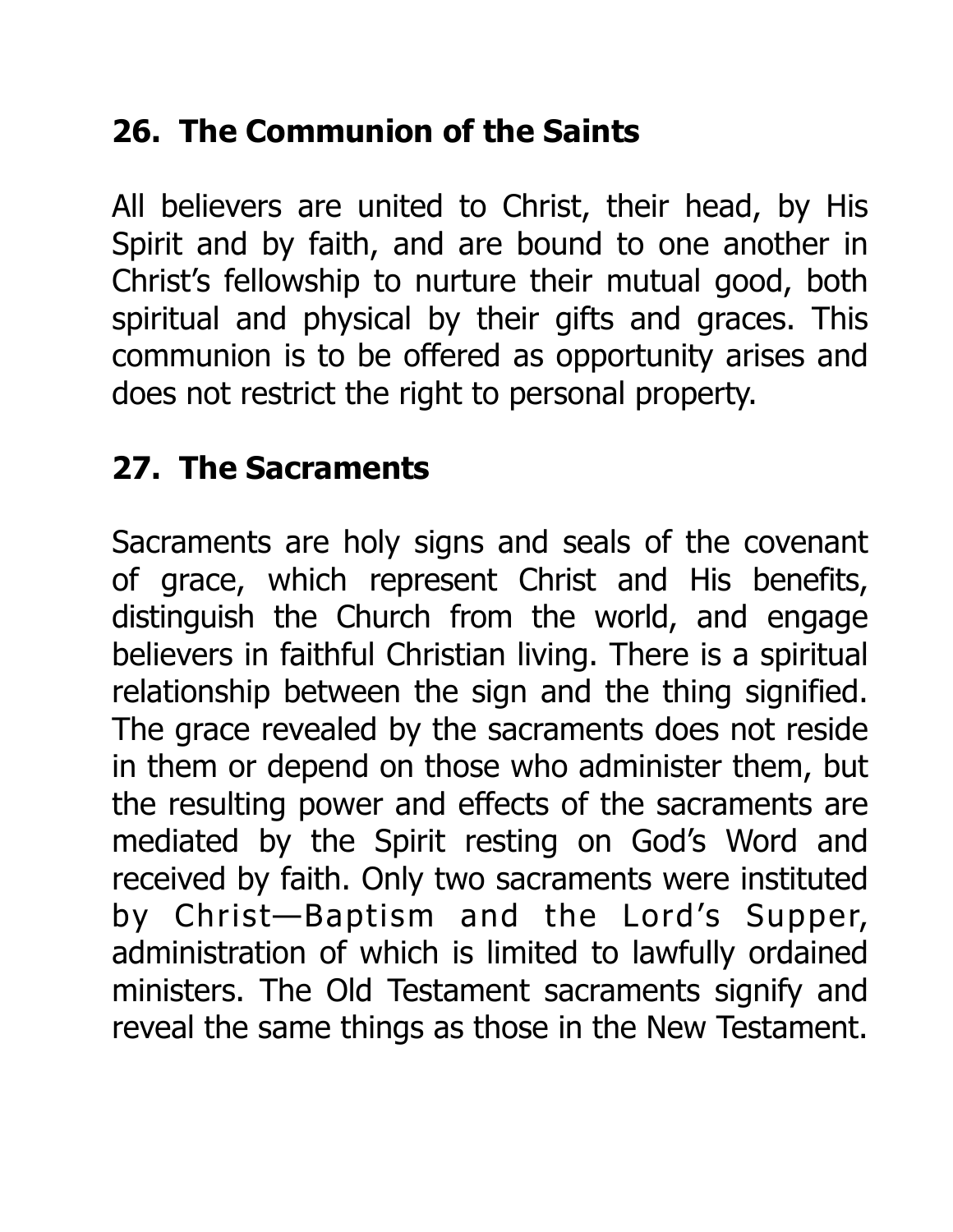# **28. Baptism**

Baptism was instituted by Christ as a perpetual ordinance until the end of the age. This sacrament signifies a person coming to faith, belonging to Christ and is to be administered only once. The sign used is water and is correctly administered by pouring or sprinkling. Salvation is not inseparably connected with baptism nor is the effectiveness of baptism tied to the time of its administration.

# **29. The Lord's Supper**

The Lord's Supper was instituted by Christ before His crucifixion as a perpetual remembrance of His death; a seal of the benefits of His sacrifice; a sign of spiritual nourishment of believers; and a pledge of their communion with Christ and each other. This sacrament commemorates Christ's singular sacrifice, but does not repeat it. The Lord's Supper is to be administered to those present according to biblical instructions and avoiding the abuses of private or restricted communions. The bread and wine signifying Christ's body and blood do not change substance. Worthy partakers spiritually receive and feed on Christ and His benefits by faith. Unbelievers are restricted from the Lord's Supper lest they bring damnation on themselves.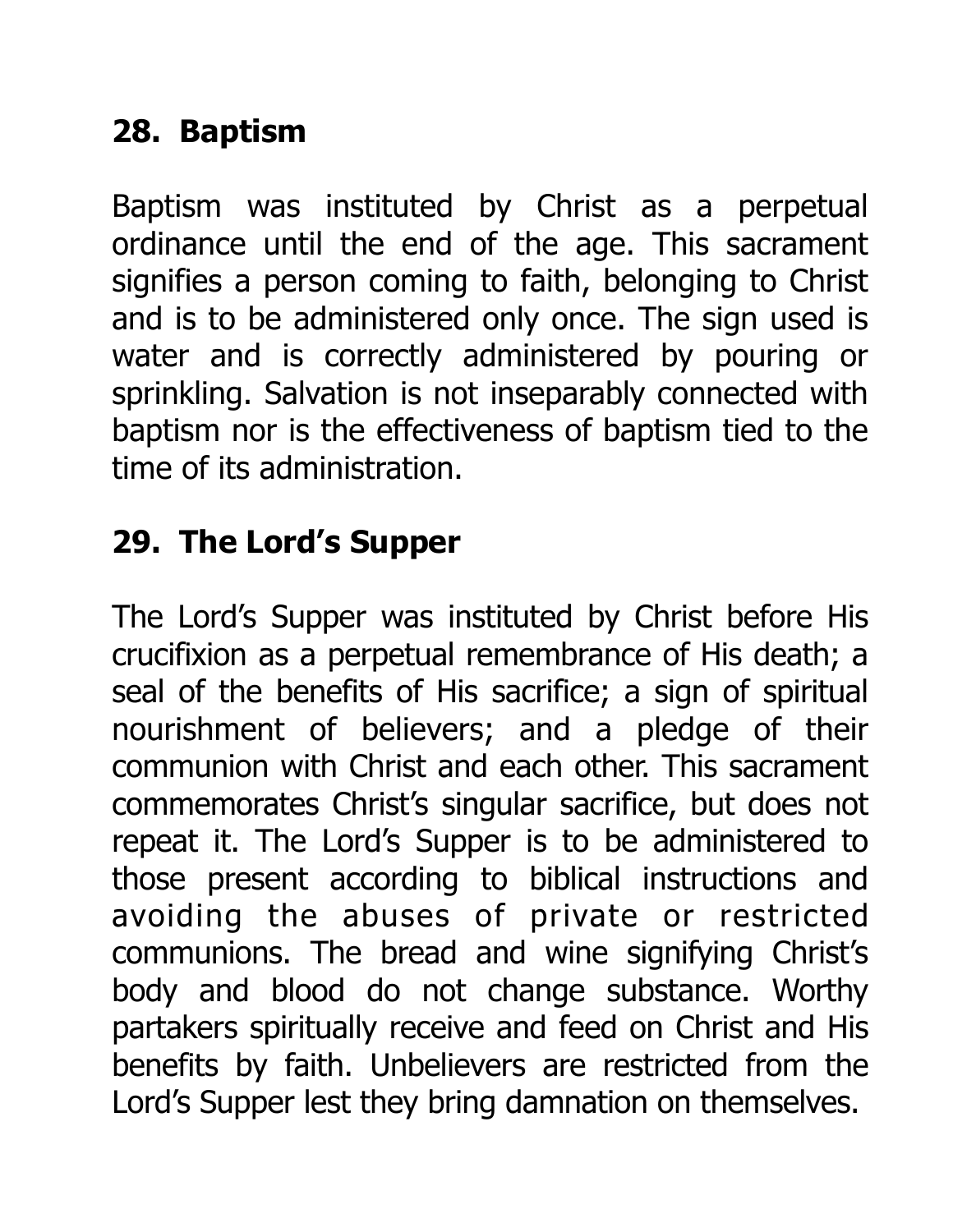# **30. Church Censures**

The government of the church is established by Christ separate from the state and to be administered by officers, to whom authority is given to close the kingdom to the unrepentant and open it to repentant sinners through the gospel. Church censures are necessary to: reclaim fallen believers; turn others from sinning; purify the church; vindicate Christ's honor; and avoid God's wrath. Church officers, to govern better, are to proceed by admonition, temporary exclusion from the Lord's Supper, or excommunication according to the nature and severity of the case.

## **31. Synods and Councils**

Synods and councils ought to be held to settle controversies; establish rules for better government, and receive and address complaints. Decisions made by such bodies must conform to Scripture and be solemnly received. Because synods and councils are fallible, they are to be used only as aids to answering questions of faith and living. Synods and councils are to be occupied with Church concerns exclusively except in extraordinary cases when advice is requested by civil authorities.